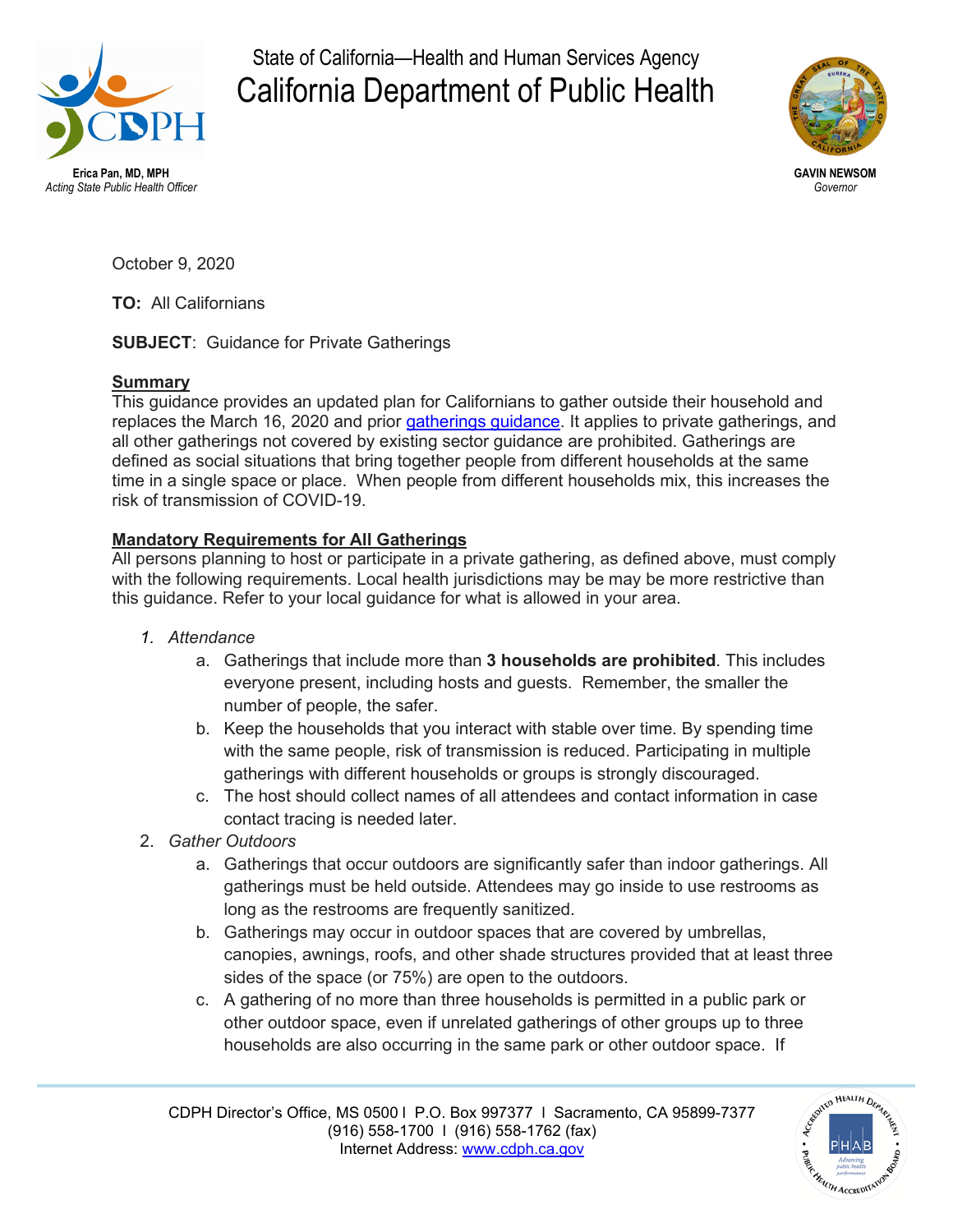multiple such gatherings are occurring, mixing between groups gatherings is not allowed. Additionally, multiple gatherings of three households cannot be jointly organized or coordinated to occur in the same public park or other outdoor space at the same time – this would constitute a gathering exceeding the permitted size.

- 3. *Don't Attend Gatherings If You Feel Sick or You Are in a High-Risk Group*
	- a. Anyone with any COVID-19-like symptoms (fever, cough, shortness of breath, chills, night sweats, sore throat, nausea, vomiting, diarrhea, tiredness, muscle or body aches, headaches, confusion, or loss of sense of taste/smell**), must stay home and not come into contact with anyone outside their household.**
	- b. Anyone who develops COVID-19 within 48 hours after attending a gathering should notify the other attendees as soon as possible regarding the potential exposure.
	- c. People at higher risk of severe illness or death from COVID-19 (such as older adults and people with chronic medical conditions) are strongly urged not to attend any gatherings.
- *4. Practice Physical Distancing and Hand Hygiene at Gatherings*
	- a. For any gatherings permitted under this guidance, the space must be large enough so that everyone at a gathering can maintain at least a 6-foot physical distance from others (not including their own household) at all times.
	- b. Seating must provide at least 6 feet of distance (in all directions—front-to-back and side-to-side) between different households.
	- c. Everyone at a gathering should frequently wash their hands with soap and water, or use hand sanitizer if soap and water are not available. A place to wash hands or hand sanitizer must be available for participants to use.
	- d. Shared items should not be used during a gathering. As much as possible, any food or beverages at outdoor gatherings must be in single-serve disposable containers. If providing single-serve containers is not possible, food and beverages must be served by a person who washes or sanitizes their hands frequently, and wears a face covering. **Self-serve items from communal containers should not be used.**
- 5. *Wear a Face Covering to Keep COVID-19 from Spreading*
	- a. When gathering, **face coverings must be worn** in accordance with the CDPH [Guidance on the Use of Face Coverings,](https://gcc02.safelinks.protection.outlook.com/?url=https%3A%2F%2Fwww.cdph.ca.gov%2FPrograms%2FCID%2FDCDC%2FCDPH%2520Document%2520Library%2FCOVID-19%2FGuidance-for-Face-Coverings_06-18-2020.pdf&data=02%7C01%7C%7Ccc3dc36fdc784367b31408d8567dd868%7C28891a93888f489f9930e78b8f733ca6%7C0%7C1%7C637354445795955753&sdata=IP7hHGzN8r%2BSgIlbcIW8NEz31dBxKOXLrT5VvCgSDyo%3D&reserved=0) unless an exemption is applicable.
	- b. People at gatherings may remove their face coverings briefly to eat or drink as long as they stay at least 6 feet away from everyone outside their own household, and put their face covering back on as soon as they are done with the activity.
	- c. Face coverings can also be removed to meet urgent medical needs (for example, to use an asthma inhaler, take medication, or if feeling light-headed).
- *6. Keep it short*

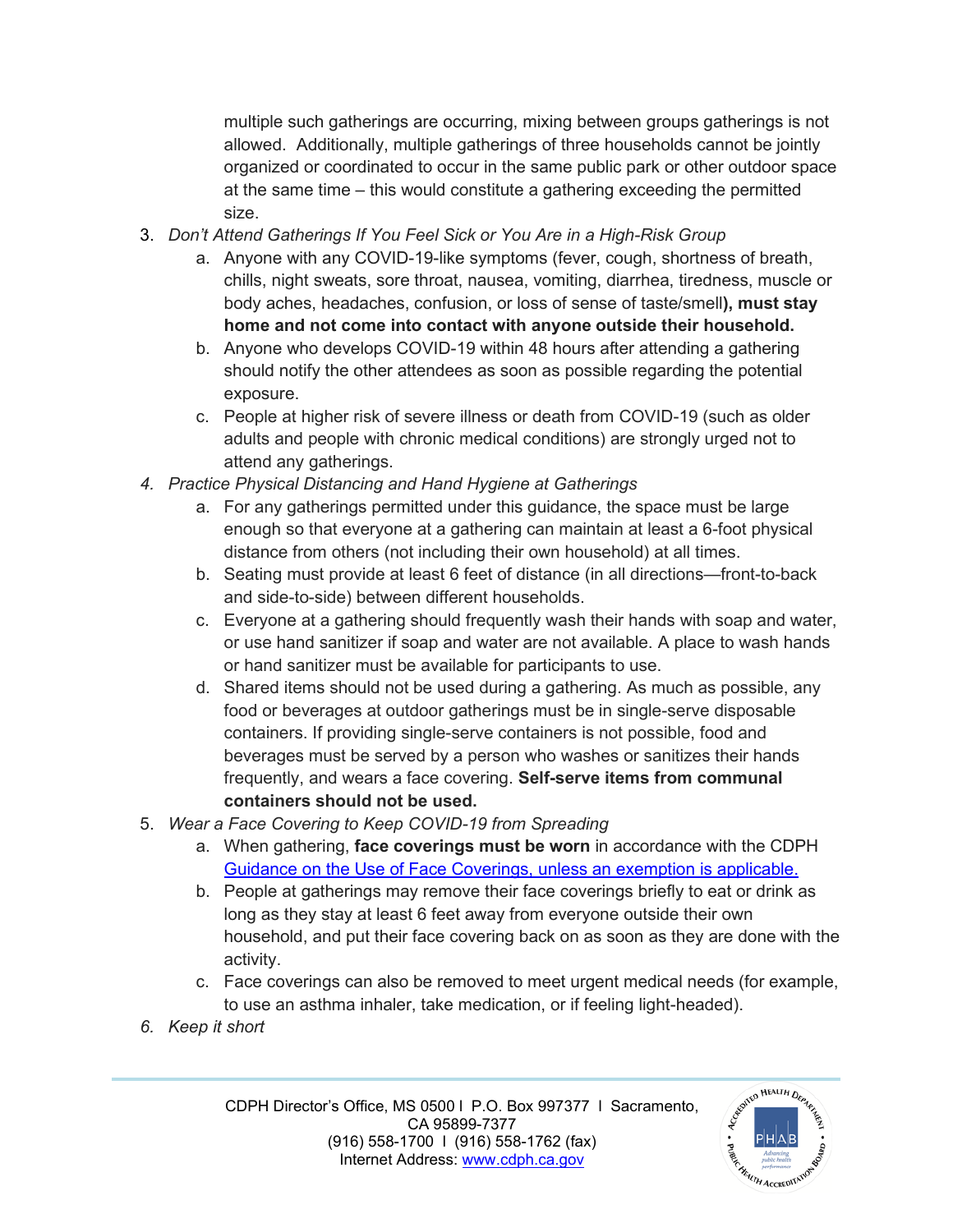- a. Gatherings should be two hours or less. The longer the duration, the risk of transmission increases.
- 7. *Rules for Singing, Chanting, and Shouting at Outdoor Gatherings*
	- a. Singing, chanting, shouting, and physical exertion significantly increases the risk of COVID-19 transmission because these activities increase the release of respiratory droplets and fine aerosols into the air. Because of this, singing, chanting, and shouting are strongly discouraged, but if they occur, the following rules and recommendations apply:
		- i. All people who are singing or chanting **should wear a face covering at all times** while singing or chanting, including anyone who is leading a song or chant. Because these activities pose a very high risk of COVID-19 transmission, face coverings are essential to reduce the spread of respiratory droplets and fine aerosols;
		- ii. People who are singing, shouting, chanting, or exercising are strongly encouraged to maintain physical distancing beyond 6 feet to further reduce risk.
		- iii. People who are singing or chanting are strongly encouraged to do so quietly (at or below the volume of a normal speaking voice).
	- b. Instrumental music is allowed as long as the musicians maintain at least 6-foot physical distancing. Musicians must be from one of the three households. Playing of wind instruments (any instrument played by the mouth, such as a trumpet or clarinet) is strongly discouraged.

## **Context**

COVID-19 continues to pose a severe risk to communities and requires all people in California to follow necessary precautions and to adapt the way they live and function in light of this ongoing risk. The safest way to gather is to spend time with people in the same household or to gather virtually.

In general, the **more people from different households** a person interacts with at a gathering, the **closer** the physical interaction is, and the **longer** the interaction lasts, the higher the risk that a person with a COVID-19 infection, symptomatic or asymptomatic, may spread it to others. Public health studies have also shown that the risk of transmission is increased **in**  indoor spaces, particularly when there isn't appropriate ventilation.<sup>[1](#page-2-0)</sup> Unlike indoor spaces, wind and air in outdoor spaces can help reduce spread of the virus from one person to another.

Planning scenarios published by the CDC estimate that, on average, a person with COVID-19 goes on to infect between 2-4 people, with a best estimate of 2.5 when there are no preventive



<span id="page-2-0"></span><sup>1</sup> See, e.g., Hiroshi Nishiura, et al., Closed environments facilitate secondary transmission of coronavirus disease 2019 (COVID-19), available at [https://www.medrxiv.org/content/10.1101/2020.02.28.20029272v2.full.pdf;](https://gcc02.safelinks.protection.outlook.com/?url=https%3A%2F%2Fwww.medrxiv.org%2Fcontent%2F10.1101%2F2020.02.28.20029272v2.full.pdf&data=02%7C01%7C%7Ccc3dc36fdc784367b31408d8567dd868%7C28891a93888f489f9930e78b8f733ca6%7C0%7C1%7C637354445795975664&sdata=qZtxyh3zHvq5XDDC5GQUvXvg%2BLVrxFMA5OY28tFg45g%3D&reserved=0) Hu Qian, et al., "Indoor transmission of SARS-CoV-2" [pre-print] published in medRxiv on April 4, 2020, available [ahttps://www.medrxiv.org/content/10.1101/2020.04.04.20053058v1.](https://www.medrxiv.org/content/10.1101/2020.04.04.20053058v1)